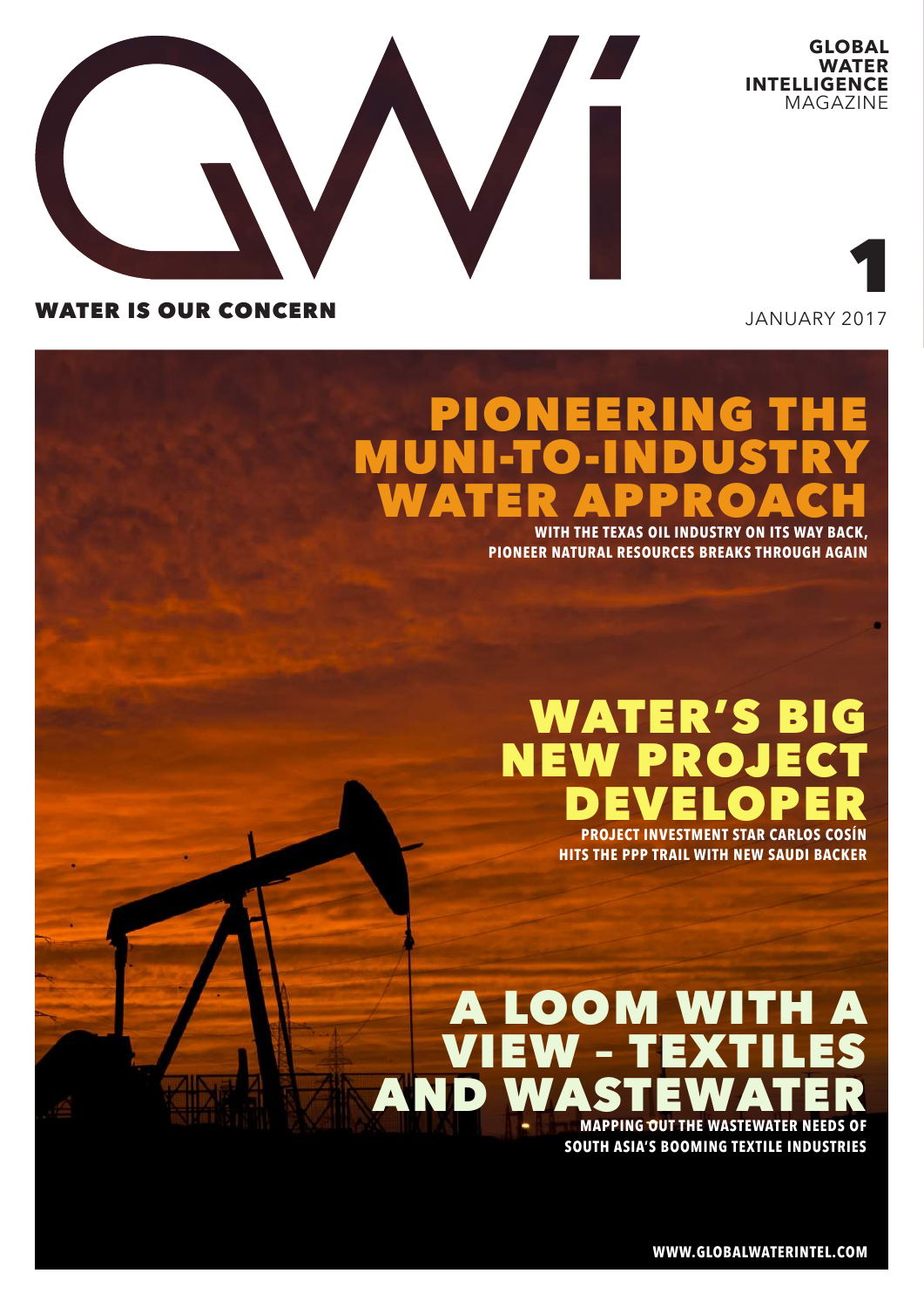#### MARKET MAP

# **Beating the burn rate for resource and energy recovery from sludge**

Traditional methods of managing sludge as a waste product are being challenged by technologies carrying the promise of sludge as a resource for energy and nutrients. What is fuelling the interest?

It has long been known that sludge is<br>full of valuable commodities and energy<br>potential, however the economics of real-<br>ising these benefits has rarely added up. t has long been known that sludge is full of valuable commodities and energy potential, however the economics of real-Recovery of biogas for energy generation is the notable exception, while recovery of

phosphorus from both wet and dry sludge is an area where the economics are at a tipping point. This may be just the beginning: there is growing interest in turning sludge into a renewable energy source such as renewable natural gas, low-sulphur



diesel, biocrude oil, or biocoal (an alternative to fossil coal), through modifications to thermal reduction processes traditionally employed on solid wastes (*see chart left*). Technologies specifically designed for wet wastes such as hydrothermal processing are also emerging. The interest "began to occur about ten years ago when the price of oil soared above \$100 a barrel", according to Joe Zuback, president of consultancy Global Water Advisors. There is also growing interest from utilities to enhance their sustainability agenda.

Currently, the single most useful and valuable product to come from treating sludge is biogas, which is produced through a treatment process that has been employed at municipal wastewater treatment plants (WWTPs) for several decades - anaerobic digestion (AD). The most common form of recovering energy from sludge is converting the biogas into electricity to power other processes at a treatment facility in order to reduce the plant's energy footprint. The process can be tweaked and advanced in several ways to recover more biogas, notably with the inclusion of a thermal hydrolysis pretreatment step. Enhancing the AD process will be the subject of a later GWI Market Map.

#### **Reduce then plunder**

Though recovering value from sludge to create another revenue source or push a plant further towards energy neutrality seems an attractive proposition, presenting the business case of a technology based solely on what it can recover can prove misguided. "The key driver for doing anything with sludge is getting rid of it for the lowest possible cost," explained Zuback. "The cost of disposal has gone up in the USA and UK, so anything you do to recover material, particularly energy, has got to reduce the volume [of sludge]."

Thermal processes, whereby sludge is subjected to high temperatures, are most effective at volume reduction, but have generally not been used on sewage sludge because it is a wet waste. Of these processes, incineration has gained the most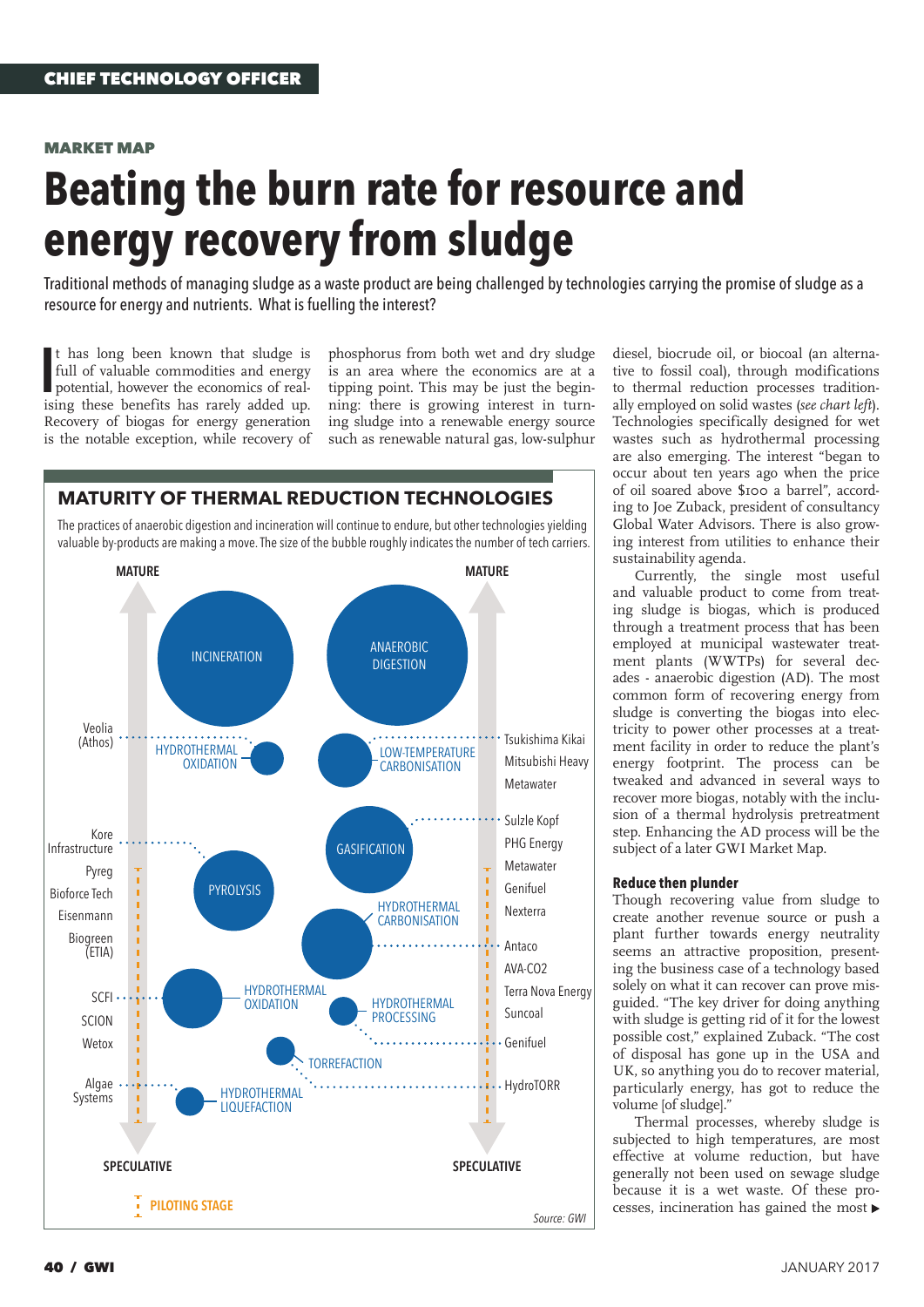traction, generally being used when sludge cannot be applied to land as fertiliser. It also does not require significant drying ahead of it, whereas many other thermal technologies need much higher dry solids content (e.g. over 50%). "The sludge must be taken at a minimum of 25% dry solids otherwise you have to add gas," explained Michel Bouvet, director at consultancy Inopex. "At 25% or more [dry solids] we achieve autothermal incineration, otherwise you need gas to burn it."

Incineration produces steam to generate electricity, which can be used to power a treatment plant or fed into the wider grid, as well as a solid ash residue that can be used in building materials or as a source for phosphorus. However, a waste prod-

uct of incineration is poisonous flue gas, which needs to be cleaned up before it is released to the atmosphere. The process is increasingly coming under attack because of environmental concerns and growing regulation on air quality, particularly in the United States, and therefore alternatives are beginning to look attractive. As well as effective reduction of sludge volume (which remains paramount), such processes can yield valuable products such as biochar and syngas, a combination of carbon monoxide and hydrogen, that can be converted further into marketable products such as compressed natural gas.

### **Thermal reduction: value addition**

One advantage of other thermal processes

The key driver for doing anything with sludge is getting rid of it for the lowest possible cost... the cost of disposal has gone up in the USA and UK, so anything you do to recover material, particularly energy, has got to reduce the volume [of sludge]. Joe Zuback, Global Water Advisors

such as pyrolysis and gasification is that they convert the carbon in the sludge to products that have varying degrees of calorific value. Furthermore, they do not involve a direct burn (like in incineration) as oxygen is not involved in breaking down of the sludge.

Pyrolysis has been extensively used on dry feedstocks but has yet to garner much success treating sludge. However, interest in pyrolysis is growing because of the need to move away from land-based sludge management and to maximise energy recovery, according to Executive Vice President of Business Development for Kore Infrastructure, Steve Wirtel.

With its pyrolysis technology, California-based Kore Infrastructure is focusing on certain products. "We are focusing on converting the syngas into methane through a methanisation process to make a high purity renewable natural gas. That can be compressed for vehicle use or put into a pipeline," Wirtel told GWI. "We are also looking at taking the hydrogen portion out, compressing that into a renewable hydrogen source. Through talking to potential users of the energy, there's more of a drive for either renewable natural gas or

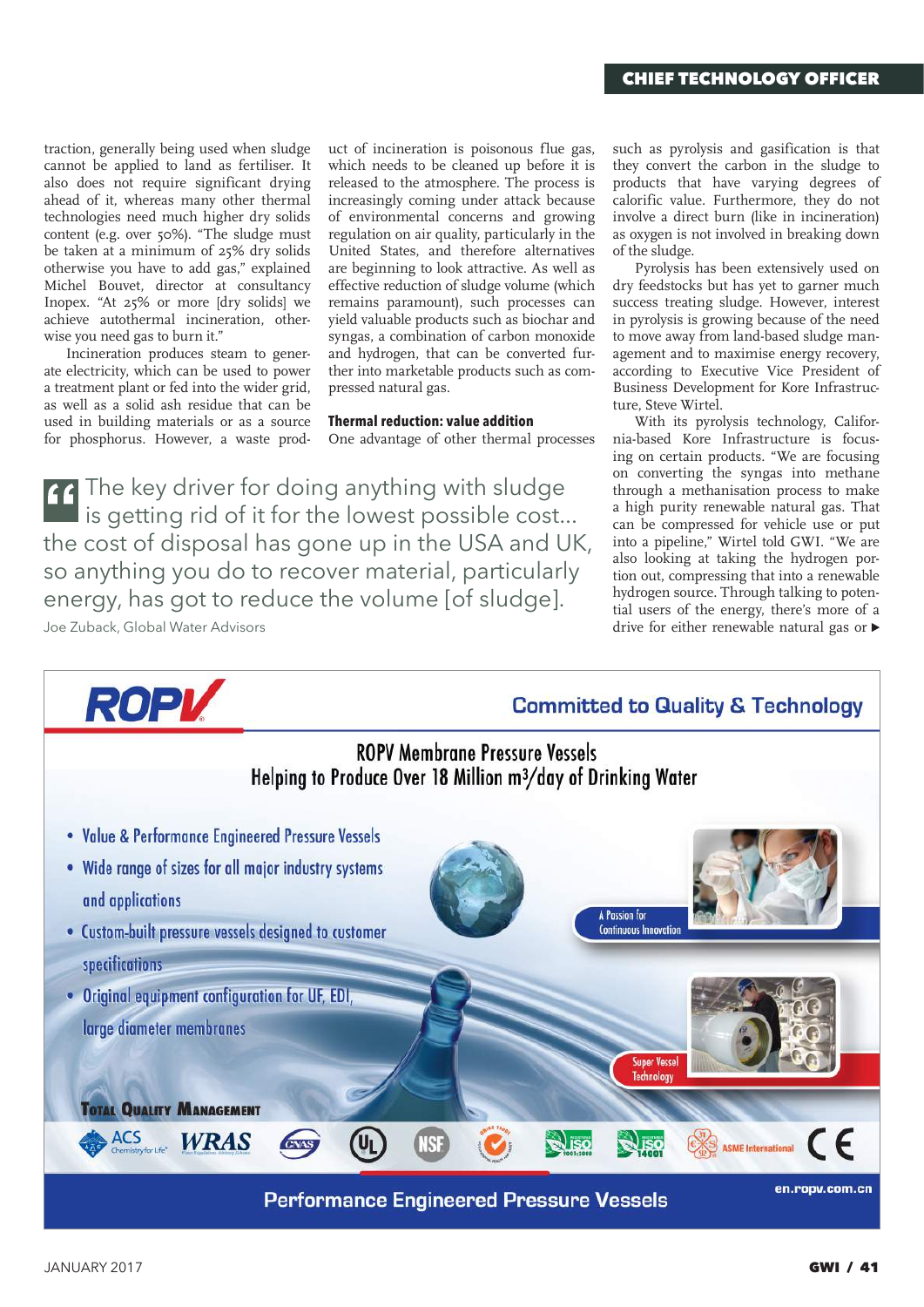hydrogen. As a result, we are emphasising pyro-gas production over pyro-oil production."

Kore has developed a pyrolysis technology that is slightly different to others on the market, in that it operates at a higher temperature (over 500°C) to avoid the production of pyro-oil (which could be turned into biocrude to substitute fossil crude oil) that is traditionally produced within the process.

It is now developing a commercial demonstration facility for its high-temperature pyrolysis technology, following a six-year pilot project at the Los Angeles County Sanitation District (LACSD) 400MGD Joint Water Pollution Control Plant. The commercial facility – due to come online towards the end of 2017 – will demonstrate the technology for interested parties. "We've had a lot of interest from around the globe, and in particular China, wanting to see this technology when it's running," Wirtel said. Kore has won a performancebased contract to manage a portion of the biosolids produced at the LACSD facility.

By removing the technology risk for the client, Kore feels it can easier penetrate the municipal sector with an unproven tech-

# Undigested biosolids present a better opportunity than digested biosolids [for our pyrolysis technology].

Steve Wirtel, Kore Infrastructure

nology. "It's a risk-averse industry when it comes to innovation," Wirtel said. "That's why today we're offering the market performance-based services agreements, a risk-free option to be next in line." If Kore's solution does not work, then there is no long-term obligation for the client.

Gasification takes pyrolysis to the next step, occurring at higher temperatures and converting more of the carbon embedded in the sludge to a usable form. PHG Energy has entered the final stages of commissioning of a gasification facility at the WWTP in Lebanon, Tennessee, which will convert thousands of tons of sewage sludge, used tyres and industrial wood waste into synthetic gas and biochar. It is its first such facility at a WWTP, but will rely on the

more solid biomass such as wood waste to co-gasify. The feedstock will comprise of only 15% sludge, while wood waste accounts for 70%.

For all the hype surrounding biofuels, creating the gas by combusting the sludge is the easy part. That gas can be used to drive a turbine to generate electricity on site, but adding value to that product to be used off site can pose a further conundrum. "The trick is how to take that gas and upgrade it to where it has value as a natural gas or diesel fuel that meets pipeline specs [to sell to the local grid]," Zuback said. "That is the next level."

Furthermore, these processes still require significant amounts of energy. "The rub in all of these processes is that it takes energy to make energy – how much energy do you have leftover and is it in a form to add value?", Zuback pointed out.

To counter the amount of energy needed, a lower temperature conversion process has gained several references in Japan from companies such as Metawater and Tsukishima Kikai. The purported benefit of operating at lower temperatures is a higher calorific value of the end product, which is in this case a sustainable coal product for  $\blacktriangleright$ 

### **WHERE TO RECOVER P?**

There are several places in the sludge treatment stream where phosphorus could be recovered. Currently the most chosen option is in the sludge liquor or in sludge directly coming out of the anaerobic digester.

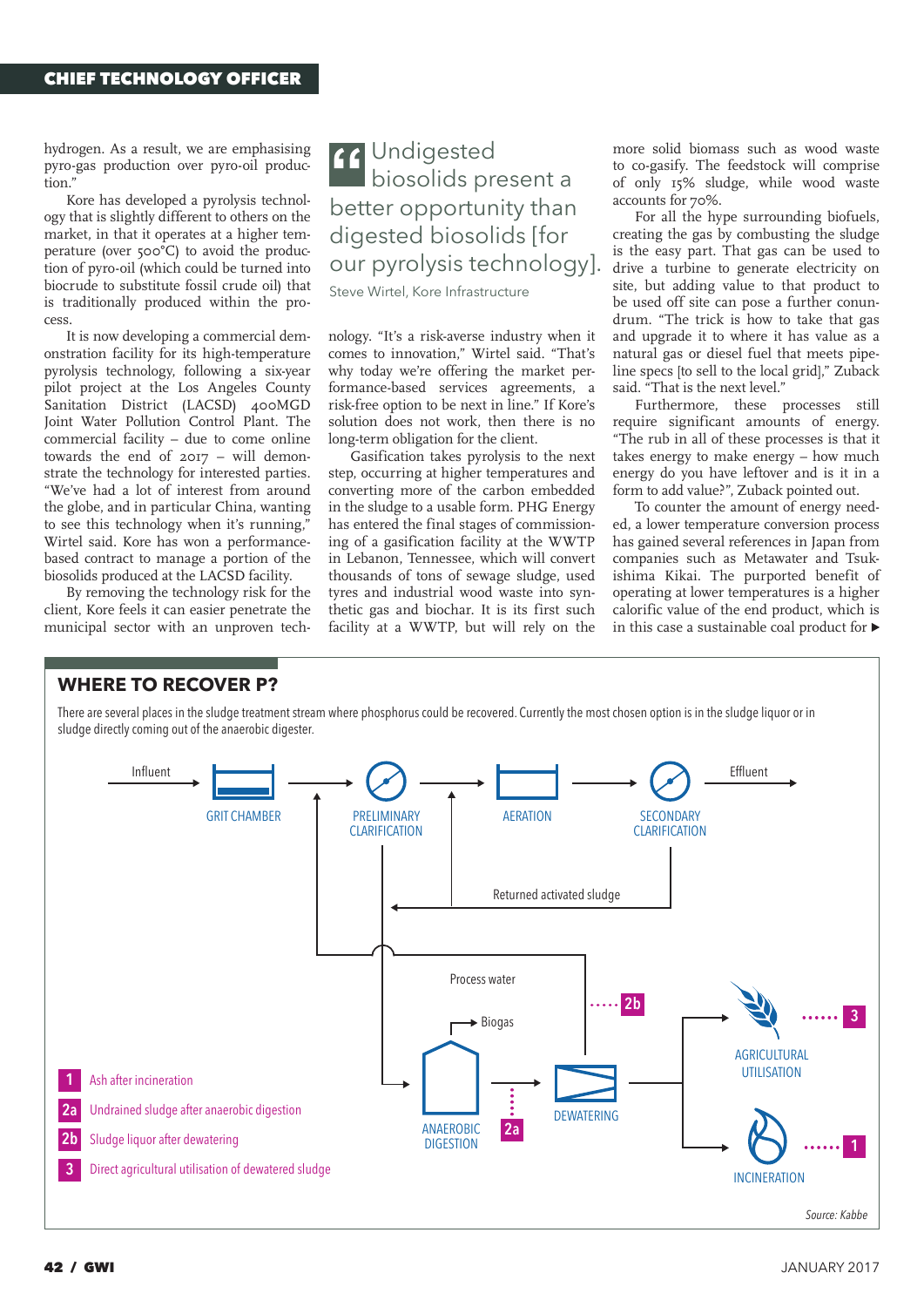power plants.

#### **Alternatives to anaerobic digestion?**

Many thermal reduction technologies are used on the digestate from an anaerobic digester. However, Utah-based Genifuel Corporation is proposing to treat undigested solids (that have been thickened) with its hydrothermal processing technology to produce bio-crude oil. The company is in the design phase for two plants: one pilot facility at Metro Vancouver's Annacis Island WWTP, slated to begin testing in early 2018. The other will be constructed as part of the Water Environment & Reuse Foundation (WE&RF)-led consortium that was selected by the US Department of Energy in late 2016 to begin Phase 1 design and planning for a pilot plant near Oakland, California. This project will be undertaken with a view to replacing the existing incineration system at the Central Contra Costa Sanitary District's facility. In addition to the consortium, there are a dozen utilities that have sponsored the project.

"There are a lot of utilities monitoring this technology," James Oyler, president at Genifuel Corporation, told GWI. "Some [of the dozen] may be prepared to move ahead

on their own without waiting to see what happens [with the pilot project]."

Using less energy than other thermal processes and yielding the production of biocoal is the relatively unknown technology of hydrothermal carbonisation. This technology specialises in treating wet wastes at low temperature (c.200°C) and between 10–20 bar of pressure to reduce sludge volume and create biocoal pellets. Because it is a wet process, no drying prior to the process is required, giving it an advantage over other thermal technologies, including the low-temperature processes advocated by Japanese players.

2016 saw UK-based Antaco win its first commercial project with the technology for a client in central Europe, while Swiss company AVA-CO2 commissioned a pilot plant in Germany converting sludge into biocoal with a view to recovering phosphorus from the final product. The market for biocoal is very young, but has strong prospects, according to Martin Bolton, director at Antaco. "There is appetite from major power producers [for the product] but the supply is not there yet. Once we are able to produce in greater quantities, that market will open up," he told GWI.

Kore also sees its technology being able to replace AD. "Undigested biosolids present a better opportunity than digested biosolids," Wirtel said. "We think they have the advantage of doubling the energy that could be extracted because digestion will take out a significant portion of the energy, and the sulphur content has not been reduced from the digestion process and that could end up in the biochar."

#### **Non-thermal P recovery tech takes the lead**

Phosphorus can be recovered from sludge ash produced by thermal reduction processes, but the leading technologies being implemented are recovering phosphorus in the form of struvite from the aqueous phase of sludge. The recovery of phosphorus from sludge is possible from different stages of the treatment process (*see diagram, previous page*). It essentially breaks down into two processes: either recovering nutrients from the aqueous phase or from sewage sludge ash. Recovering from each stage has its own merits, but some technologies are making much more progress than others.

Development of struvite-related technologies started in the late 1990s when  $\blacktriangleright$ 



**Please submit your abstract online at** www.desline.com/congress/TelAviv2017/abstract-submission.php



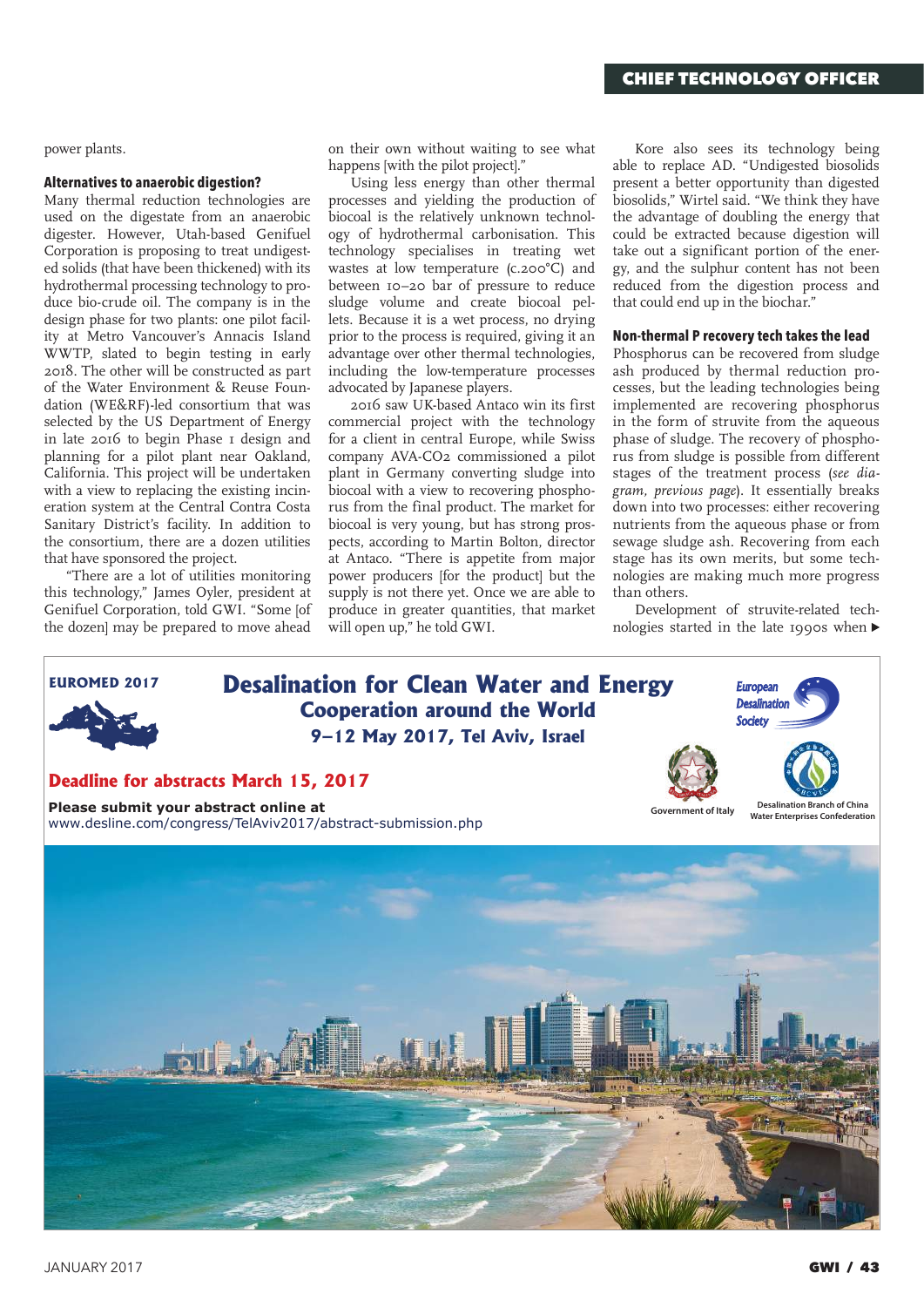many WWTPs made a move to biological nutrient removal (BNR) for the main wastewater stream, switching away from iron or aluminium precipitation. Facilities with anaerobic digestion then began to encounter problems with struvite scaling in the sludge line, and so technologies to rectify this began to be explored. Indeed, the main driver for these technologies was not the recovery of phosphorus, but the ability to save operational costs that would be incurred from chemicals for controlling the struvite or unscheduled maintenance to deal with scaling. That phosphorus could be obtained to produce fertiliser was a secondary driver, but helped the business case significantly.

For recovering phosphorus from the aqueous phase, there are effectively three slightly different ways of proceeding. Firstly, precipitating phosphorus as struvite from the sludge centrate stream that results from the dewatering of the digestate. The leaders here are Canadian firm Ostara and Belgian company NuReSys, with Paques in third position.

The second is crystallising struvite from the sludge digestate prior to the dewatering step. Hamburg-based CNP is the

It will be a busy marketplace but what will take some time to get to the bottom of is what stage in the process is it most effective to recover P, and the recognition that the technologies are not mutually exclusive.

Andrea Gysin, Ostara

### **CROWDED HOUSE FOR PHOSPHORUS RECOVERY**

Many players have developed similar technologies to crystallise struvite from the sludge centrate, which can be upgraded into fertiliser. There are fewer carriers of technology for recovery of phosphorus from sludge ash so far, and the practice has not widely proliferated.

| Company                            | Product                    | <b>Recovery type</b>                     | P form                                  | <b>Market presence</b>   |
|------------------------------------|----------------------------|------------------------------------------|-----------------------------------------|--------------------------|
| Ostara                             | Pearl and WASSTRIP         | P recovery in centrate                   | Struvite                                | North America,<br>Europe |
| NuReSys                            | NuReSys                    | P recovery in centrate/from<br>digestate | Struvite                                | Europe                   |
| Paques                             | PhosPag                    | P recovery in centrate                   | Struvite                                | Europe                   |
| Suez                               | PhosphoGreen               | P recovery in centrate                   | Struvite                                | Europe                   |
| Veolia                             | Struvia                    | P recovery in centrate                   | Struvite                                | Europe                   |
| Remondis                           | Rephos                     | P recovery in centrate                   | Struvite                                | Europe                   |
| Naskeo                             |                            | P recovery in centrate                   | Struvite                                | Europe                   |
| <b>Multiform Harvest</b>           | Multiform                  | P recovery in centrate                   | Struvite                                | North America            |
| Unitika/Hitachi Zosen              | Phosnix                    | P recovery in centrate                   | Struvite                                | Japan                    |
| Royal Haskoning DHV                | Crystalactor               | P recovery in centrate                   | Struvite                                | Netherlands              |
| Sustec                             | NutriTec                   | P recovery in centrate                   | Struvite/Diammonium sulphate            | Europe                   |
| Nutrient Recovery and<br>Upcycling | Phosphorus Recovery System | P recovery in centrate                   | <b>Brushite</b>                         | North America            |
| CNP/P.C.S.                         | AirPrex                    | P recovery from digestate                | Struvite                                | Europe, China            |
| Swing Corporation                  | Rephos Master              | P recovery from digestate                | Struvite                                | Japan                    |
| Eliquo                             | EloPhos                    | P recovery from digestate                | Struvite                                | Europe                   |
| Budenheim                          | Extraphos                  | Re-dissolution of P                      | Dicalcium phosphate                     | Germany                  |
| ASG                                | Gifhorn process            | Re-dissolution of P                      | Struvite/hydroxylapatite                | Germany                  |
| University of Stuttgart            | Stuttgart process          | Re-dissolution of P                      | Struvite                                | Germany                  |
| Ecophos                            |                            | Sludge or ash leaching                   | Dicalcium phosphate/<br>phosphoric acid | Europe                   |
| Remondis                           | <b>TetraPhos</b>           | Sludge or ash leaching                   | Phosphoric acid                         | Europe                   |
| <b>BSH Umweltservice</b>           | <b>LEACHPHOS</b>           | Sludge or ash leaching                   | Phosphoric acid                         | Europe                   |
| RecoPhos Consortium                | <b>RecoPhos</b>            | Sludge or ash leaching                   | Monocalcium phosphate                   | Europe                   |
| Metawater                          |                            | Sludge or ash leaching                   | Hydroxylapatite                         | Japan                    |
| Ingitec                            | Mephrec                    | Thermal treatment                        | Slag enriched with P                    | Europe                   |
| Outotec                            | AshDec                     | Thermal treatment                        | Phosphate in form of CaNaPO4            | Europe                   |
| Pyreg                              | Pyreg                      | Thermal treatment                        | P-rich biochar                          | Europe                   |
| Kubota                             |                            | Thermal treatment                        | Slag enriched with P                    | Japan                    |
|                                    |                            |                                          |                                         | Source: Kabbe: GWI       |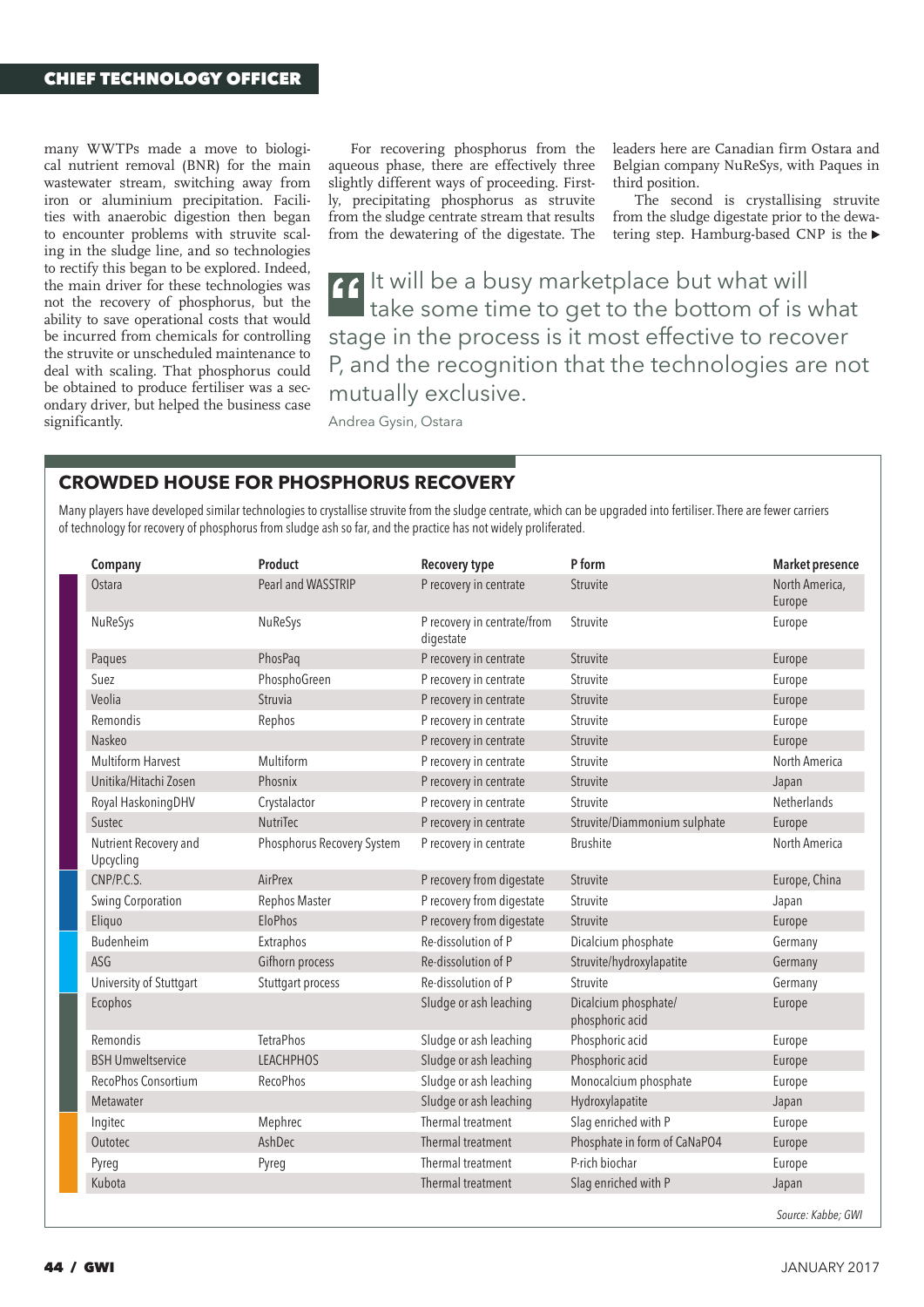market leader with its AirPrex solution. The advantage of phosphorus recovery in the digestate is the improved dewaterability of the sludge, because phosphates help bind water to the sludge solids. Greater amounts of struvite can also be obtained, but it can be harder to then separate the final product. Ostara has countered this with development of the WASSTRIP technology that is placed upstream of its struvite crystallisation technology to release more phosphates prior to a thickening stage, and help reduce the volume of sludge further.

Market participants recognise that the market for these technologies is relatively limited, but still attractive. "The prerequisite for any technology recovering P from the aqueous phase is a well performing BNR plant," explains Andrea Gysin, managing director for Europe at Ostara. "It needs to be biologically removing phosphorus, which means that P is contained in the biology of the sludge., and from there it is released into the aqueous phase during anaerobic digestion"

The third method for the aqueous phase is acidic re-dissolution and precipitation of the phosphorus. Examples of these technologies are the Gifhorn and Stuttgart processes. Because of numerous chemical addition steps and the need to deal with other critical waste created with these processes, the economics do not cur-



rently appear to add up. Pilot projects for the technologies have been undertaken but have not made the transition to a commercial facility. "I don't really see a future or even potential for these approaches," said Christian Kabbe, Project Manager at Kompetenzzentrum Wasser Berlin. One technology that re-dissolves phosphorus and looks more promising is the ExtraPhos process developed by Budenheim. The immediate benefit over other processes such as Gifhorn and Stuttgart is that it applies carbon dioxide rather than chemicals for the re-dissolution of phosphorus. It could also compete with the struvite technologies. "The advantage of the Budenheim approach compared to the struvite approaches is that it is more flexible in terms of sludge," Kabbe told GWI. "So it can also deal with iron or aluminium rich sludge, whereas the others are limited to a biological P sludge."

These technologies will be located on the same site as a WWTP. If phosphorus is being recovered from sewage sludge ash, then the facility is more likely to be located away from a treatment facility. Technologies for the recovery of phosphorus from incinerated sewage sludge ash are much less developed, and many remain in the demonstration and pilot phase. EcoPhos and Remondis have technologies that are closest to the market: construction of a commercial plant at Dunkirk will see EcoPhos recovering value from the sludge ash, while Remondis is piloting in Hamburg with a view to upscale in the next couple of years. Technologies such as these are suited to large-scale dedicated incineration facilities. "I see more potential [for recovery from ash) in terms of very centralised logistics because you always have to cope with the economy of scale," said Kabbe.

#### **Scouting out the markets**

Phosphorus recovery technologies are proliferating (*see table and chart, left*). "It will be a busy marketplace but what will take some time to get to the bottom of is what stage in the process is it most effective to recover, and the recognition that the technologies are not mutually exclusive," Gysin told GWI. "Recovering from the aqueous phase and recovering from ash can go hand in hand."

The most promising market for phosphorus recovery in the near term will continue to be Europe, although China and North America will also be strong markets going forward. The first P recovery project in China came online in 2016, with technology supplied by CNP for recovering struvite from the sludge liquor initially,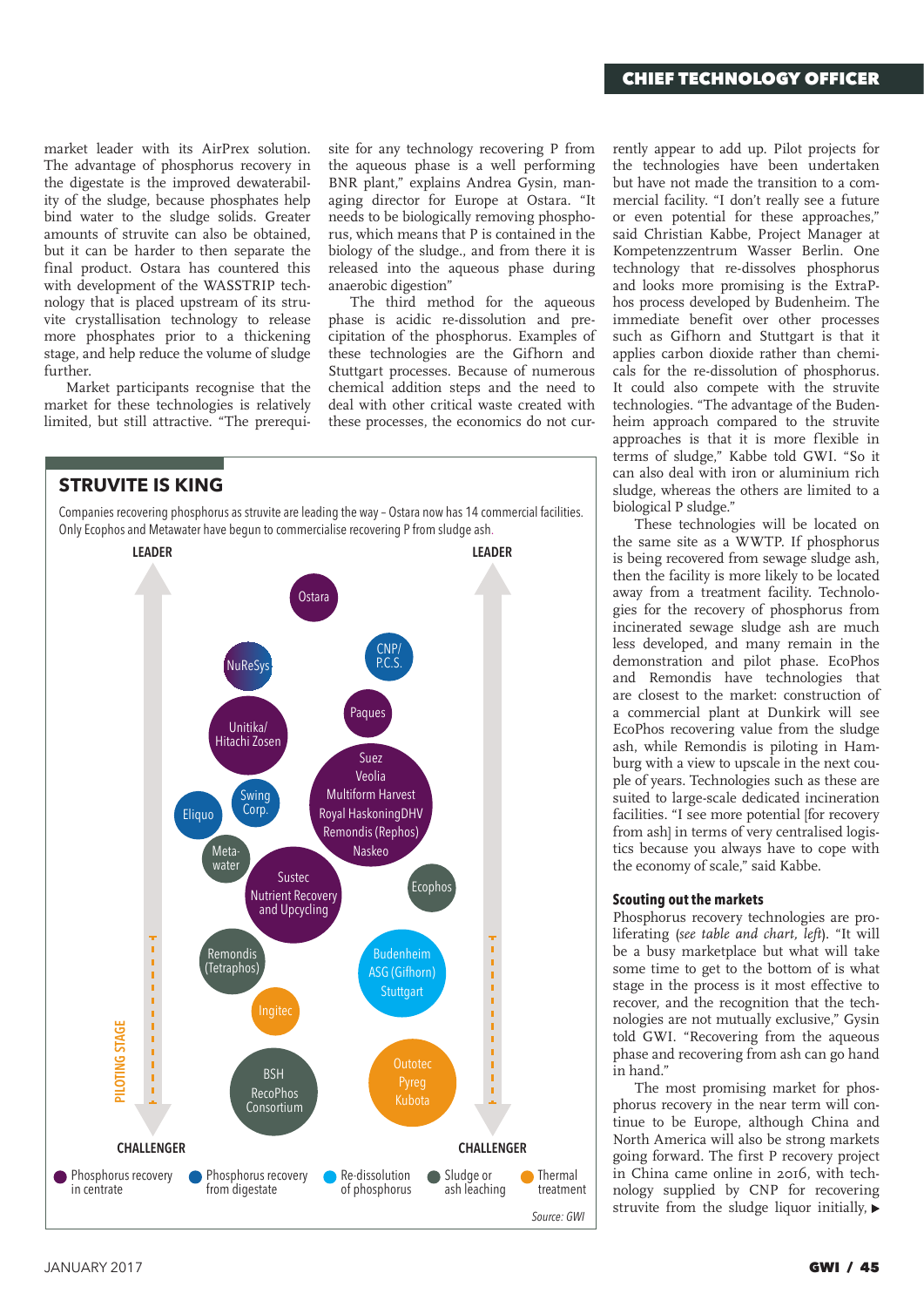before trying the digestate too.

Germany will however be more conducive to technologies recovering phosphorus from the ash or those that can recover chemically bound phosphorus because there are very few WWTPs with BNR for the mainstream. "That's why technologies like Stuttgart are coming out of Germany," Gysin explained. Regulations under discussion in Germany stipulate compulsory recovery of phosphorus from sewage sludge in treatment plants with a capacity greater than 50,000 population equivalent, of which there are around 500. However, recovery from ash will likely dominate, according to Kabbe. "They [German regulators] also want to claim a 50 per cent recovery rate from sludge which means that struvite recovery is not an option anymore because these technologies of first and even combined generation will never have recovery rates above 30 or 40 per cent," he explained.

Gysin is bullish on the phosphorus recovery market in Europe, saying the new EU fertiliser regulations could have an impact on the market. "They are proposing tight cadmium limits and most phosphorus fertiliser in Europe is produced from phosphate rock mined in Morocco and Western Sahara that has high cadmium levels," she told GWI. "That's going to create pressure on existing phosphate sources, which means it will impact availability or drive up costs as producers reduce cadmium levels in those fertilisers." The fact that Western Sahara together with its occupier Morocco holds 72% of the world's phosphate reserves adds another layer of urgency to the drive to recover phosphates from sludge. In North America the driver is more towards meeting stricter phosphorus discharge consents – Ostara has deployed several facilities in order to reduce the phosphorus load returning to the main treatment plant.

Japan began investigating recovering phosphorus from sludge in the late 1990s, but only a handful of projects have been implemented. That said, Hitachi Zosen has recently won an order to construct a new facility in the Tottori Prefecture to recover phosphorus from sludge and use it to enhance the combustion process.

There could be opportunity to recognise synergies between the recovery of phosphorus and nitrogen, the latter also being a problem constituent in mainstream wastewater. A key motivation for recovering nitrogen from the sludge centrate is to reduce the load of this reject water that is returned to the main treatment plant. Nitrogen (in the form of ammonia) can easily be recovered along with phosphorus. "There is a nice synergy once you have recovered struvite as your pH is already above eight," explained Kabbe. "You just need to add a bit more to get above 10 and then ammonia stripping is working quite nicely." (*See GWI December 2016, p.46*).

#### **What else can be obtained?**

Exploration of other materials that could be recovered from sludge is comprehensively underway.

Plasmids, which are strands of DNA that bacteria use to transmit information, could be used to improve biological or chemical processes, and have strong value for the biotechnology industry. Rare earth elements (REE) are also points of interest, with the WE&RF currently conducting a research project to discover concentrations of such elements in sludge, and review recovery routes. The project's final report is expected in June 2017.